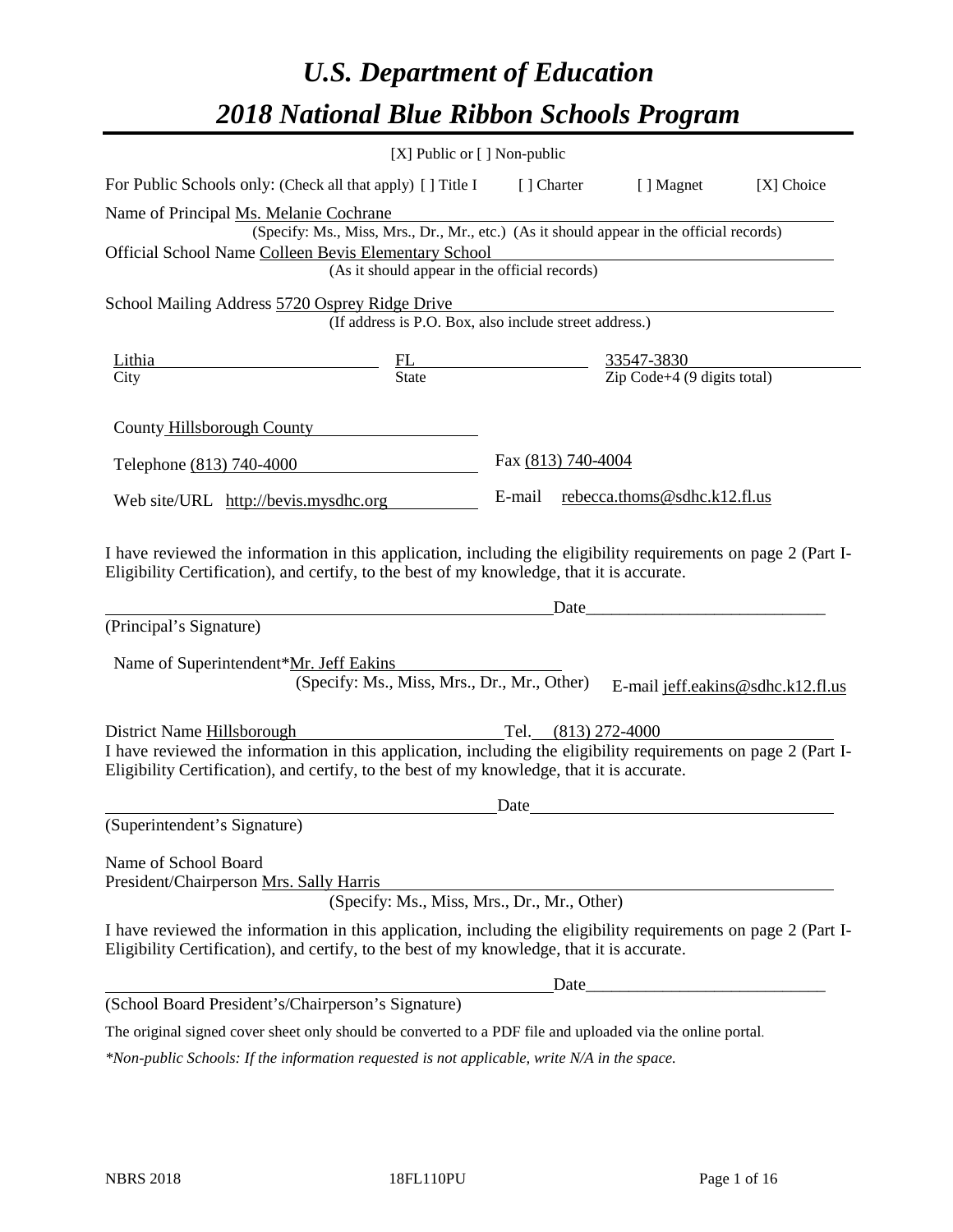The signatures on the first page of this application (cover page) certify that each of the statements below, concerning the school's eligibility and compliance with U.S. Department of Education and National Blue Ribbon Schools requirements, are true and correct.

- 1. The school configuration includes one or more of grades K-12. (Schools on the same campus with one principal, even a K-12 school, must apply as an entire school.)
- 2. All nominated public schools must meet the state's performance targets in reading (or English language arts) and mathematics and other academic indicators (i.e., attendance rate and graduation rate), for the all students group and all subgroups, including having participation rates of at least 95 percent using the most recent accountability results available for nomination.
- 3. To meet final eligibility, all nominated public schools must be certified by states prior to September 2018 in order to meet all eligibility requirements. Any status appeals must be resolved at least two weeks before the awards ceremony for the school to receive the award.
- 4. If the school includes grades 7 or higher, the school must have foreign language as a part of its curriculum.
- 5. The school has been in existence for five full years, that is, from at least September 2012 and each tested grade must have been part of the school for the past three years.
- 6. The nominated school has not received the National Blue Ribbon Schools award in the past five years: 2013, 2014, 2015, 2016, or 2017.
- 7. The nominated school has no history of testing irregularities, nor have charges of irregularities been brought against the school at the time of nomination. The U.S. Department of Education reserves the right to disqualify a school's application and/or rescind a school's award if irregularities are later discovered and proven by the state.
- 8. The nominated school has not been identified by the state as "persistently dangerous" within the last two years.
- 9. The nominated school or district is not refusing Office of Civil Rights (OCR) access to information necessary to investigate a civil rights complaint or to conduct a district-wide compliance review.
- 10. The OCR has not issued a violation letter of findings to the school district concluding that the nominated school or the district as a whole has violated one or more of the civil rights statutes. A violation letter of findings will not be considered outstanding if OCR has accepted a corrective action plan from the district to remedy the violation.
- 11. The U.S. Department of Justice does not have a pending suit alleging that the nominated school or the school district as a whole has violated one or more of the civil rights statutes or the Constitution's equal protection clause.
- 12. There are no findings of violations of the Individuals with Disabilities Education Act in a U.S. Department of Education monitoring report that apply to the school or school district in question; or if there are such findings, the state or district has corrected, or agreed to correct, the findings.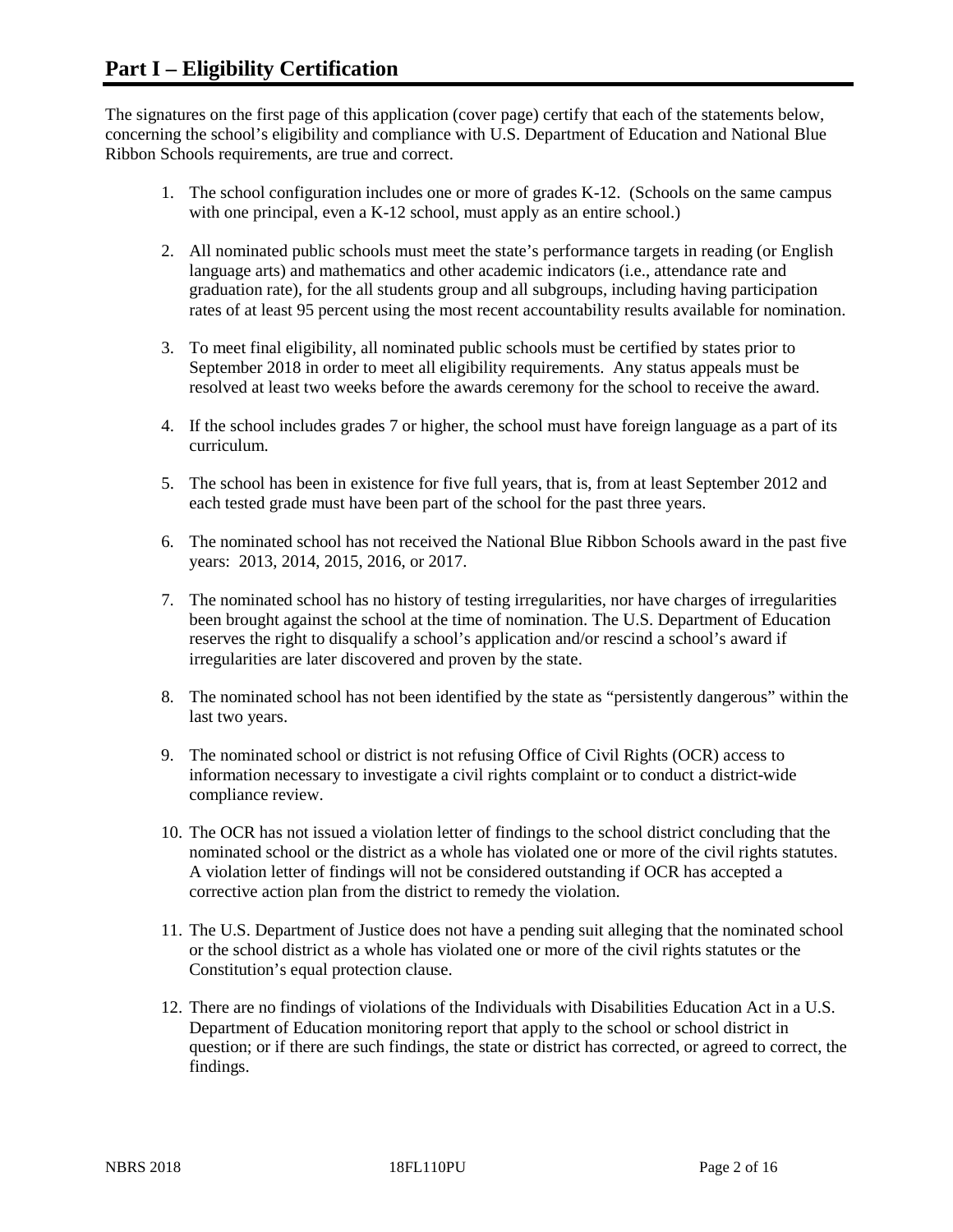#### **Data should be provided for the most recent school year (2017-2018) unless otherwise stated.**

#### **DISTRICT**

1. Number of schools in the district  $143$  Elementary schools (includes K-8) (per district designation): 43 Middle/Junior high schools 27 High schools 5 K-12 schools

218 TOTAL

**SCHOOL** (To be completed by all schools)

2. Category that best describes the area where the school is located:

[] Urban or large central city [X] Suburban [] Rural or small city/town

3. Number of students as of October 1, 2017 enrolled at each grade level or its equivalent in applying school:

| Grade                           | # of         | # of Females | <b>Grade Total</b> |
|---------------------------------|--------------|--------------|--------------------|
|                                 | <b>Males</b> |              |                    |
| <b>PreK</b>                     | 0            | 0            | 0                  |
| K                               | 59           | 57           | 116                |
| $\mathbf{1}$                    | 76           | 71           | 147                |
| 2                               | 83           | 73           | 156                |
| 3                               | 74           | 71           | 145                |
| 4                               | 66           | 81           | 147                |
| 5                               | 82           | 78           | 160                |
| 6                               | 0            | 0            | 0                  |
| 7                               | 0            | 0            | 0                  |
| 8                               | 0            | 0            | 0                  |
| 9                               | 0            | 0            | 0                  |
| 10                              | 0            | 0            | 0                  |
| 11                              | 0            | 0            | 0                  |
| 12 or higher                    | 0            | 0            | 0                  |
| <b>Total</b><br><b>Students</b> | 440          | 431          | 871                |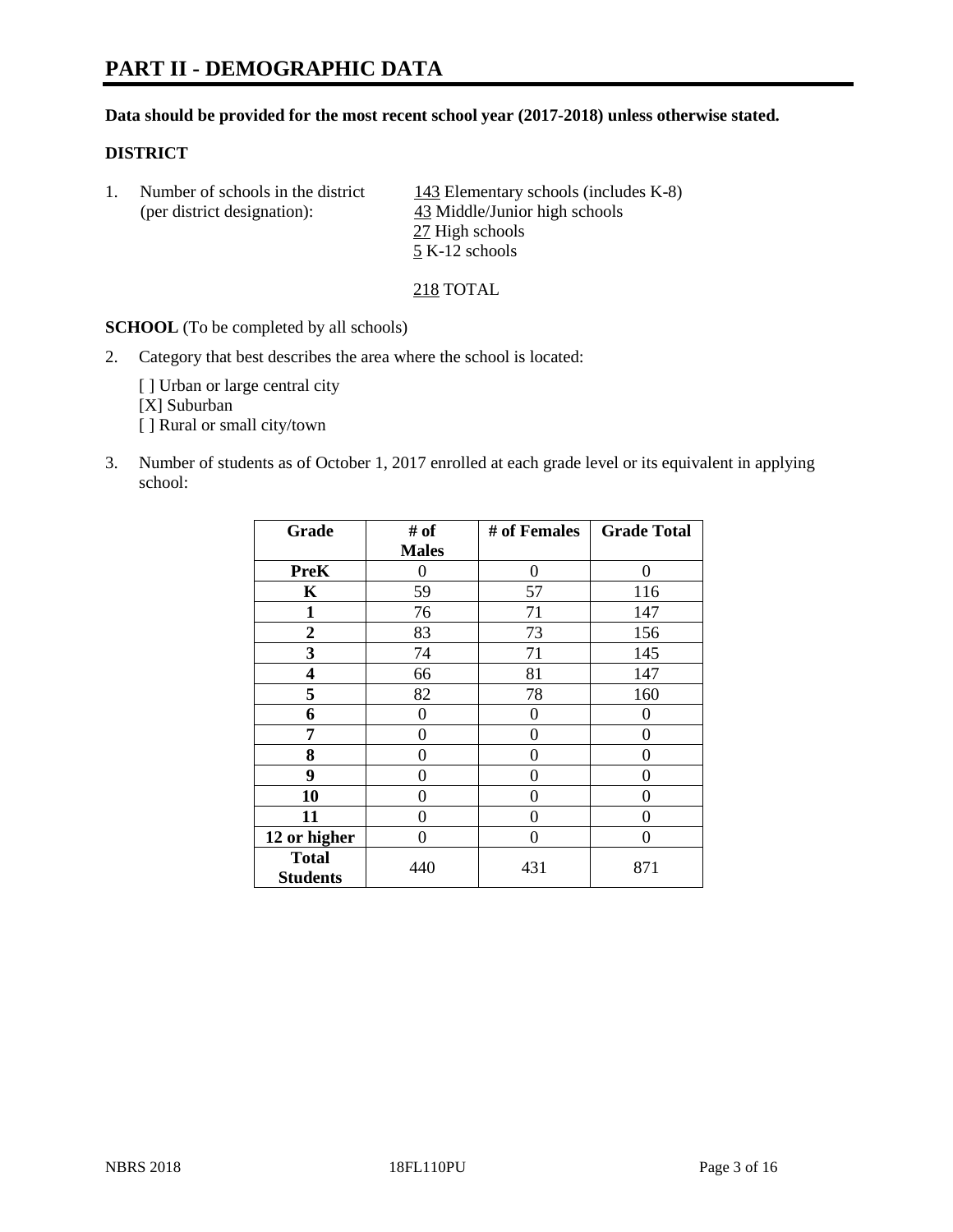the school: 6 % Asian

4. Racial/ethnic composition of  $\qquad 0\%$  American Indian or Alaska Native 3 % Black or African American 15 % Hispanic or Latino 0 % Native Hawaiian or Other Pacific Islander 70 % White 6 % Two or more races **100 % Total**

(Only these seven standard categories should be used to report the racial/ethnic composition of your school. The Final Guidance on Maintaining, Collecting, and Reporting Racial and Ethnic Data to the U.S. Department of Education published in the October 19, 2007 *Federal Register* provides definitions for each of the seven categories.)

5. Student turnover, or mobility rate, during the 2016 – 2017 school year: 6%

If the mobility rate is above 15%, please explain.

This rate should be calculated using the grid below. The answer to (6) is the mobility rate.

| <b>Steps For Determining Mobility Rate</b>         | Answer |  |
|----------------------------------------------------|--------|--|
| (1) Number of students who transferred to          |        |  |
| the school after October 1, 2016 until the         | 31     |  |
| end of the 2016-2017 school year                   |        |  |
| (2) Number of students who transferred             |        |  |
| <i>from</i> the school after October 1, 2016 until | 21     |  |
| the end of the 2016-2017 school year               |        |  |
| (3) Total of all transferred students [sum of      | 52     |  |
| rows $(1)$ and $(2)$ ]                             |        |  |
| (4) Total number of students in the school as      |        |  |
| of October 1, 2016                                 | 844    |  |
| (5) Total transferred students in row (3)          |        |  |
| divided by total students in row (4)               | 0.06   |  |
| $(6)$ Amount in row $(5)$ multiplied by 100        | 6      |  |

6. English Language Learners (ELL) in the school:  $3\%$ 

24 Total number ELL

Specify each non-English language represented in the school (separate languages by commas): Arabic, Hebrew, Hindi, Malayalam, Mandarin Chinese, Spanish, Thai, Turkish

7. Students eligible for free/reduced-priced meals: 15 % Total number students who qualify: 135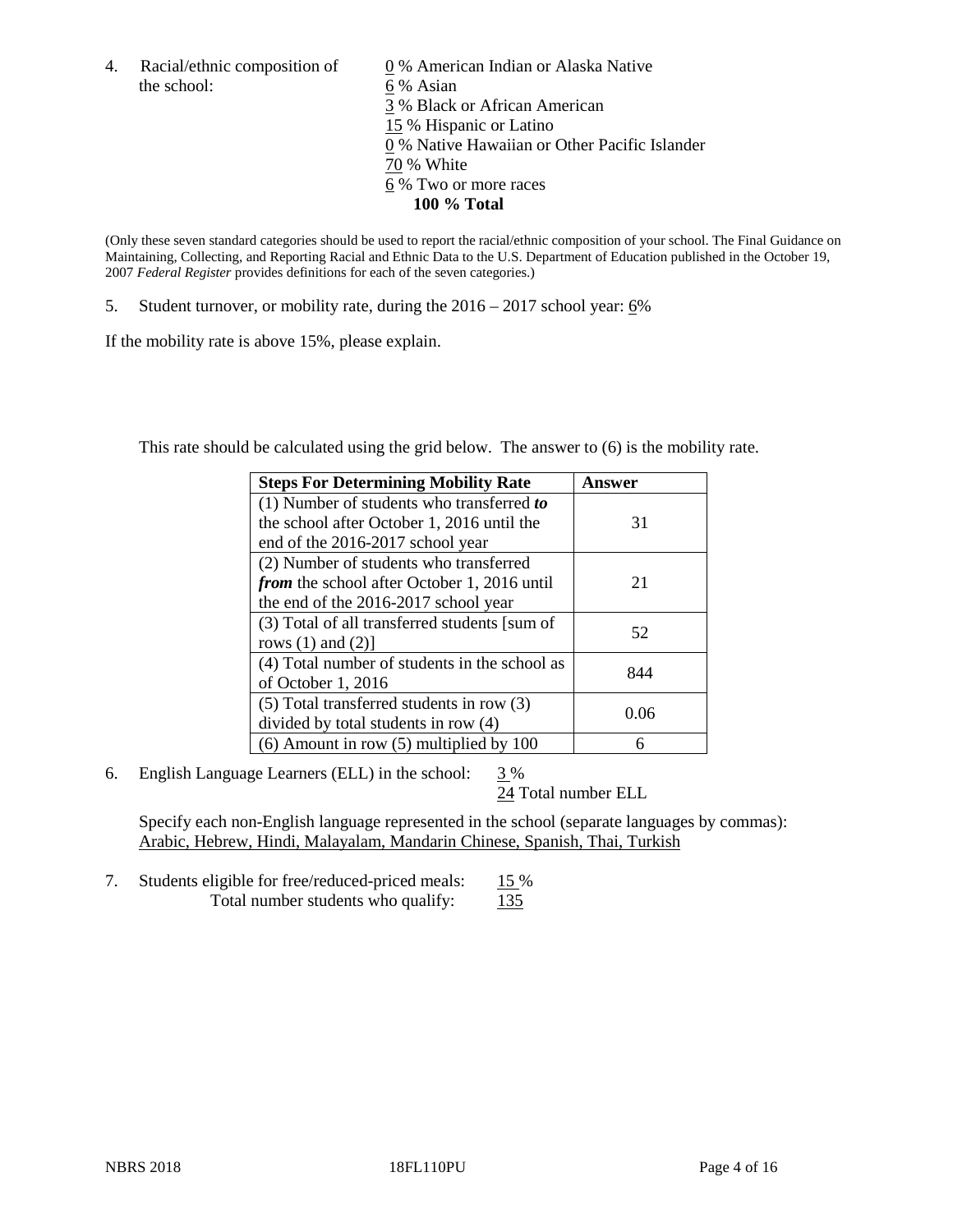116 Total number of students served

Indicate below the number of students with disabilities according to conditions designated in the Individuals with Disabilities Education Act. Do not add additional conditions. It is possible that students may be classified in more than one condition.

| 4 Autism                  | 0 Multiple Disabilities                 |
|---------------------------|-----------------------------------------|
| 1 Deafness                | 0 Orthopedic Impairment                 |
| 0 Deaf-Blindness          | 7 Other Health Impaired                 |
| 0 Developmentally Delayed | 42 Specific Learning Disability         |
| 1 Emotional Disturbance   | 59 Speech or Language Impairment        |
| 1 Hearing Impairment      | 0 Traumatic Brain Injury                |
| 1 Intellectual Disability | 0 Visual Impairment Including Blindness |

- 9. Number of years the principal has been in her/his position at this school: 5
- 10. Use Full-Time Equivalents (FTEs), rounded to nearest whole numeral, to indicate the number of school staff in each of the categories below:

|                                                                                                                                                                                                                                | <b>Number of Staff</b> |
|--------------------------------------------------------------------------------------------------------------------------------------------------------------------------------------------------------------------------------|------------------------|
| Administrators                                                                                                                                                                                                                 | 2                      |
| Classroom teachers including those<br>teaching high school specialty<br>subjects, e.g., third grade teacher,<br>history teacher, algebra teacher.                                                                              | 49                     |
| Resource teachers/specialists/coaches<br>e.g., reading specialist, science coach,<br>special education teacher, technology<br>specialist, art teacher, etc.                                                                    | 12                     |
| Paraprofessionals under the<br>supervision of a professional<br>supporting single, group, or classroom<br>students.                                                                                                            | 4                      |
| Student support personnel<br>e.g., guidance counselors, behavior<br>interventionists, mental/physical<br>health service providers,<br>psychologists, family engagement<br>liaisons, career/college attainment<br>coaches, etc. | 4                      |

11. Average student-classroom teacher ratio, that is, the number of students in the school divided by the FTE of classroom teachers, e.g.,  $22:1$  18:1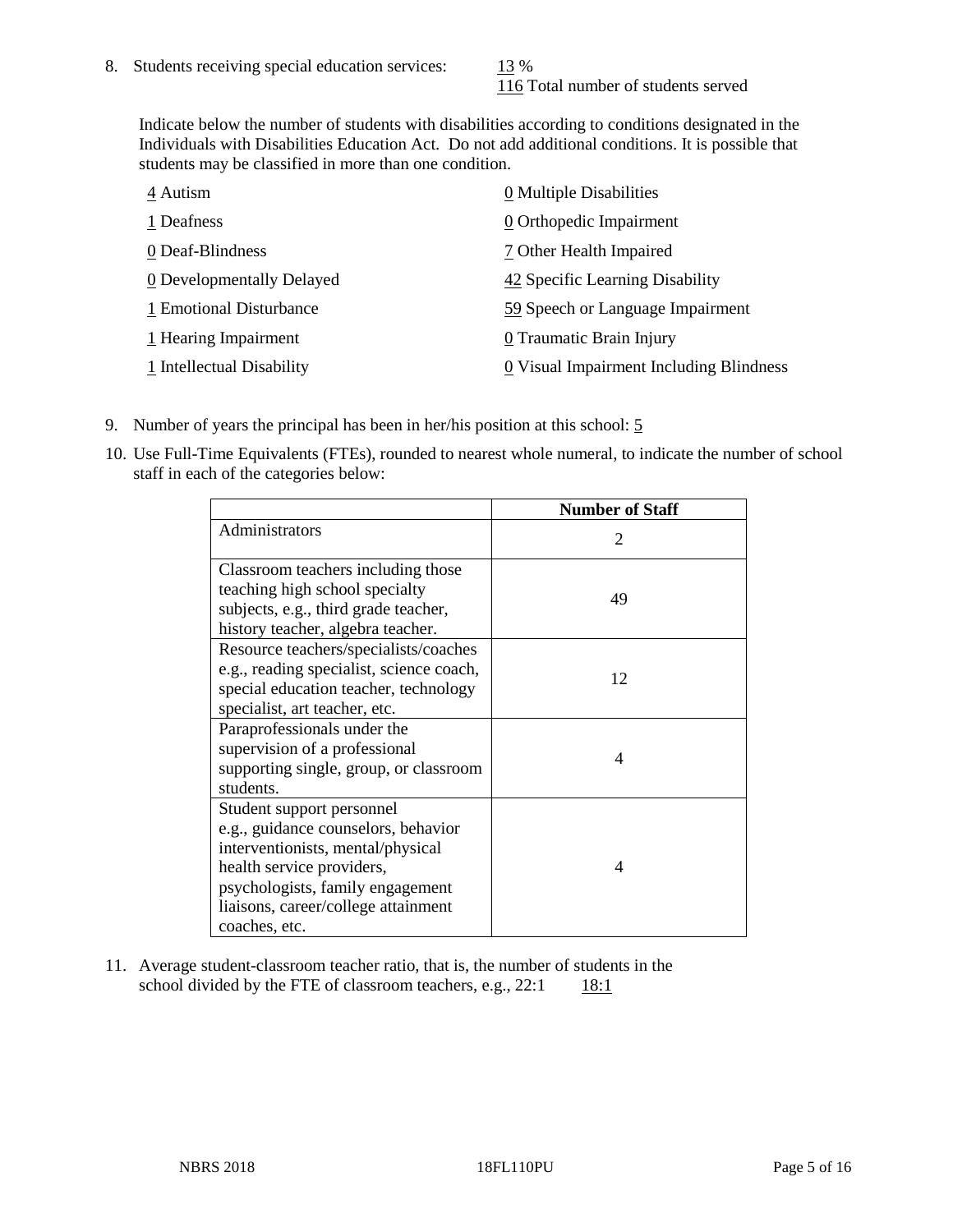12. Show daily student attendance rates. Only high schools need to supply yearly graduation rates.

| <b>Required Information</b> | 2016-2017 | 2015-2016 1 | $12014 - 2015$ | 2013-2014 | 2012-2013 |
|-----------------------------|-----------|-------------|----------------|-----------|-----------|
| Daily student attendance    | 97%       | 97%         | 97%            | ว7%       | 97%       |
| High school graduation rate | 0%        | 0%          | 0%             | 9%        | 0%        |

#### 13. **For high schools only, that is, schools ending in grade 12 or higher.**

Show percentages to indicate the post-secondary status of students who graduated in Spring 2017.

| <b>Post-Secondary Status</b>                  |              |
|-----------------------------------------------|--------------|
| Graduating class size                         |              |
| Enrolled in a 4-year college or university    | 0%           |
| Enrolled in a community college               | 0%           |
| Enrolled in career/technical training program | 0%           |
| Found employment                              | 0%           |
| Joined the military or other public service   | 0%           |
| Other                                         | $\gamma_{0}$ |

14. Indicate whether your school has previously received a National Blue Ribbon Schools award. Yes X No

If yes, select the year in which your school received the award. 2008

15. In a couple of sentences, provide the school's mission or vision statement.

All students will maximize their potential for learning and acquire skills necessary for success in the 21st century.

16. **For public schools only**, if the school is a magnet, charter, or choice school, explain how students are chosen to attend.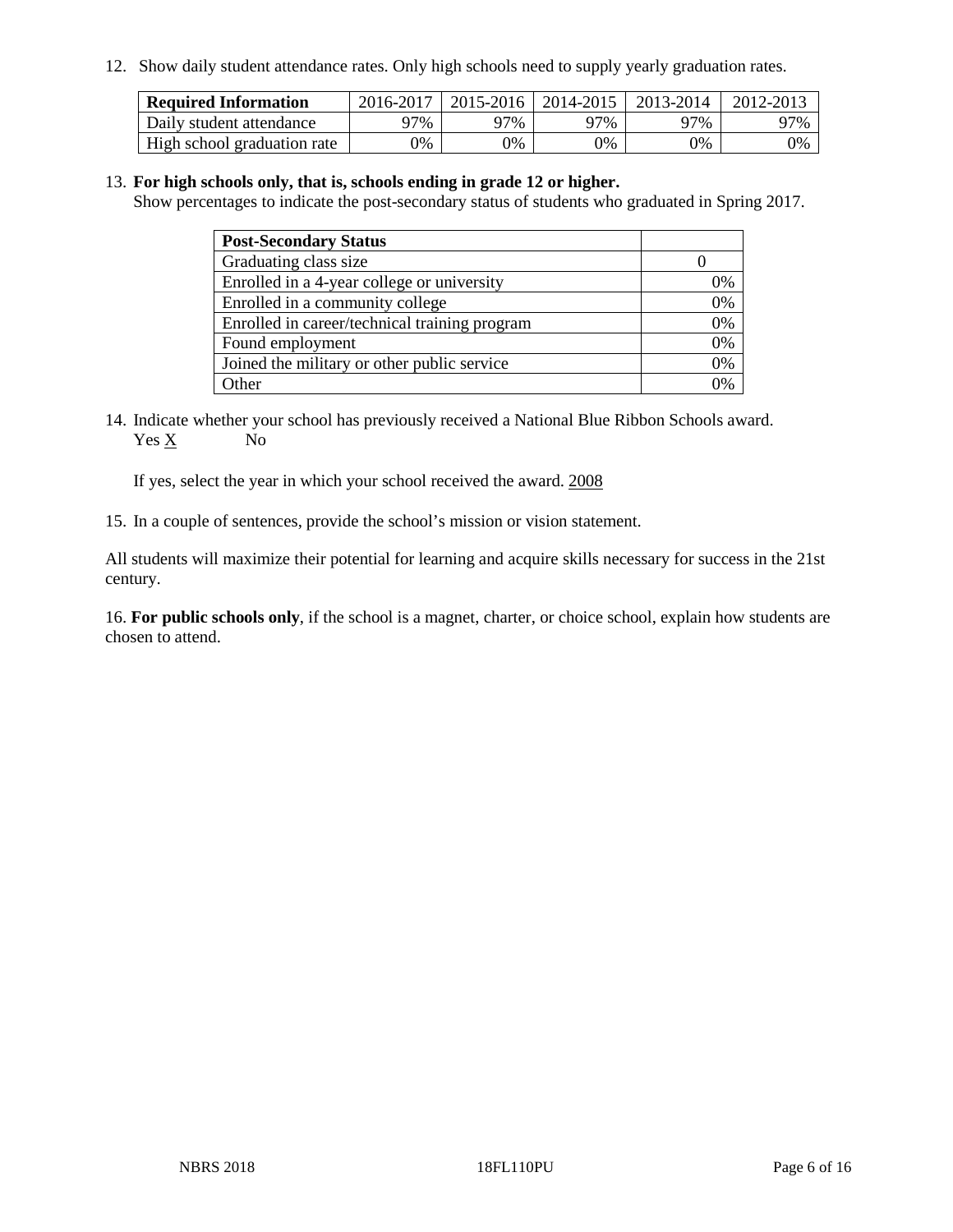# **PART III – SUMMARY**

Colleen Bevis Elementary School is located in the FishHawk Ranch neighborhood, approximately 25 miles southeast of Tampa, Florida. This suburban community is home to a wide variety of families including military personnel, retired professionals and an increasing diversity of socio-economic households. Students who attend Bevis Elementary live in an environment rich with outdoor trails, community events, sporting opportunities and academically focused clubs. A predominant percentage of students bike or walk to school creating a parade of families, thus fostering a deeper sense of community.

With the growth of our community and rezoning boundaries, necessitating a third local elementary school, we have witnessed a recent change in the economic stability of a portion of our students. We have had an increase in the number of families requiring economic support include those residing in multi-generational homes and/or utilizing government assistance. Even with this change in our student population, including our bottom quartile who continue to make significant academic gains, we have maintained our commitment to excellence in education, still upholding our position in the top 1% of schools state-wide.

An "A" rating every year since its inception in 2000, Bevis Elementary consistently strives to improve. Our traditions and awards, including 2008 National Blue Ribbon, attract students and families seeking an education at the highest level. One of our most anticipated traditions is the first day of school where our principal and assistant principal greet each child, by name, in a dramatic and memorable way relating to the current year's theme; on horseback, in a replicated hot air balloon, with Tampa Bay Rays (MLB) mascot, or surrounded by BMX stunt bike riders. The line of families waiting with excitement to take pictures with administration is testament to our emphasis on community and our school as one family. From our Veteran's Day Program, monthly service projects, and testing kick-off celebrations, to our Principal's Honor Roll breakfasts, Bronco of the Month program and daily Bronco Bucket Fillers announcements, Bevis focuses on recognizing and rewarding citizenship and assisting others. Students at our school are united in that together we have cultivated an empathetic culture.

It begins early. Our younger Broncos, 1st graders, can be seen at the neighboring pre-school reading to those in attendance, fostering their love of reading and inciting anticipation to be a Bronco. It continues throughout their elementary years, culminating in fifth grade as they apply for positions of Peer Mediators, School Safety Patrols, PE helpers or "Fifth Grade Helpers" assigned to each and every classroom. This Bronco mentality encompasses two fronts. As respectful citizens, they are immersed in a culturally and socio-economically diverse school. As students, they showcase their accomplishments in summative testing (ranking 5th in the state in 2017), as well as in district Math Bowl competitions, STEM Fair awards, Science Olympics and similar academic competitions. Our greatest pride can be seen in students' rapport with one another, as they compliment and congratulate one another on their achievements.

The Florida Five-Star Award, which recognizes exemplary relationships between schools, families, business partners and stakeholders, has been awarded to Bevis Elementary for all of its 17 years. Similarly, we have earned the Golden School Award from Hillsborough County Schools for our extensive volunteerism, averaging over 13,000 hours annually. Our distinguished faculty is award-winning as well. Among our ranks include Florida Reading Teacher of the Year, Guidance Counselor of the Year, Math Lead Teacher of the Year, and one of five finalists for Hillsborough Teacher of the Year. In 2016-2017, 15 of our teachers (top in the district) earned the status of Florida High Impact Teachers, an award given to intermediate educators whose students' scores over a 3-year period showed academic excellence and growth. Not to ignore our amazing support staff, Bevis recently earned the Clean Sweep award for Hillsborough County Schools.

Our consistently top-ranking test scores bring families who value strong education. The prestigious Blue Ribbon award combined with our high standards of performance, have attracted other professionals from local schools and neighboring counties as they search for programs and resources to assist them in providing effective learning opportunities for their students. Several content leaders within the Bevis faculty have shared our school's strategies and best practices with other elementary PLC's (Professional Learning Communities.) Since our 2008 National Blue Ribbon Award, our student population has evolved. Our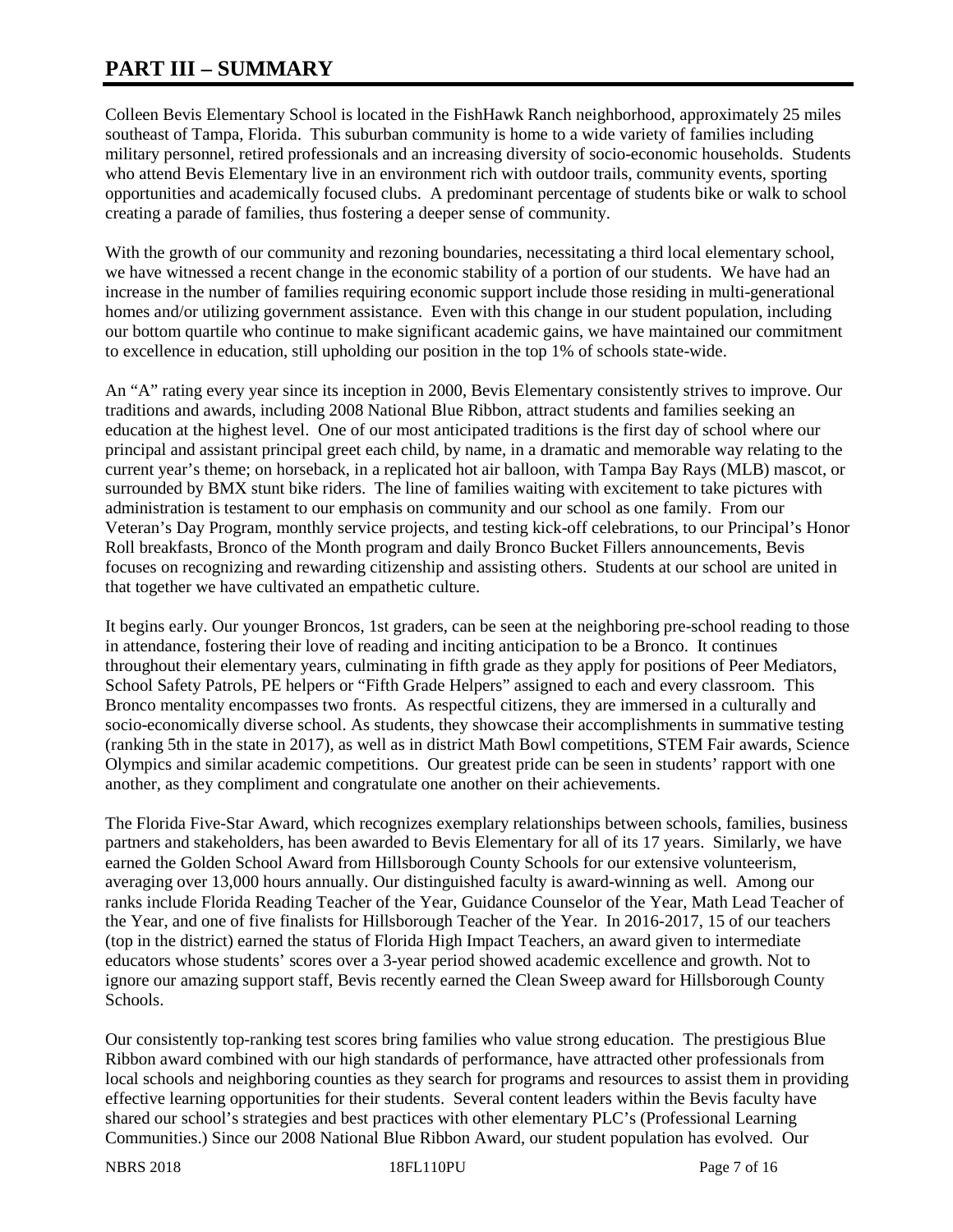subgroup of ELL (English Language Learners) has increased six-fold and students receiving Free or Reduced Lunches have increased 9 percent. Even through a change in administration, in state standards, and testing format, Bevis has championed its mission that all students will maximize their potential for learning and acquire skills necessary for success in the 21st century.

The Blue Ribbon banners outside the school and Blue Ribbon Merit Badges displayed in our classrooms are visual reminders to all stakeholders that we are committed to excellence.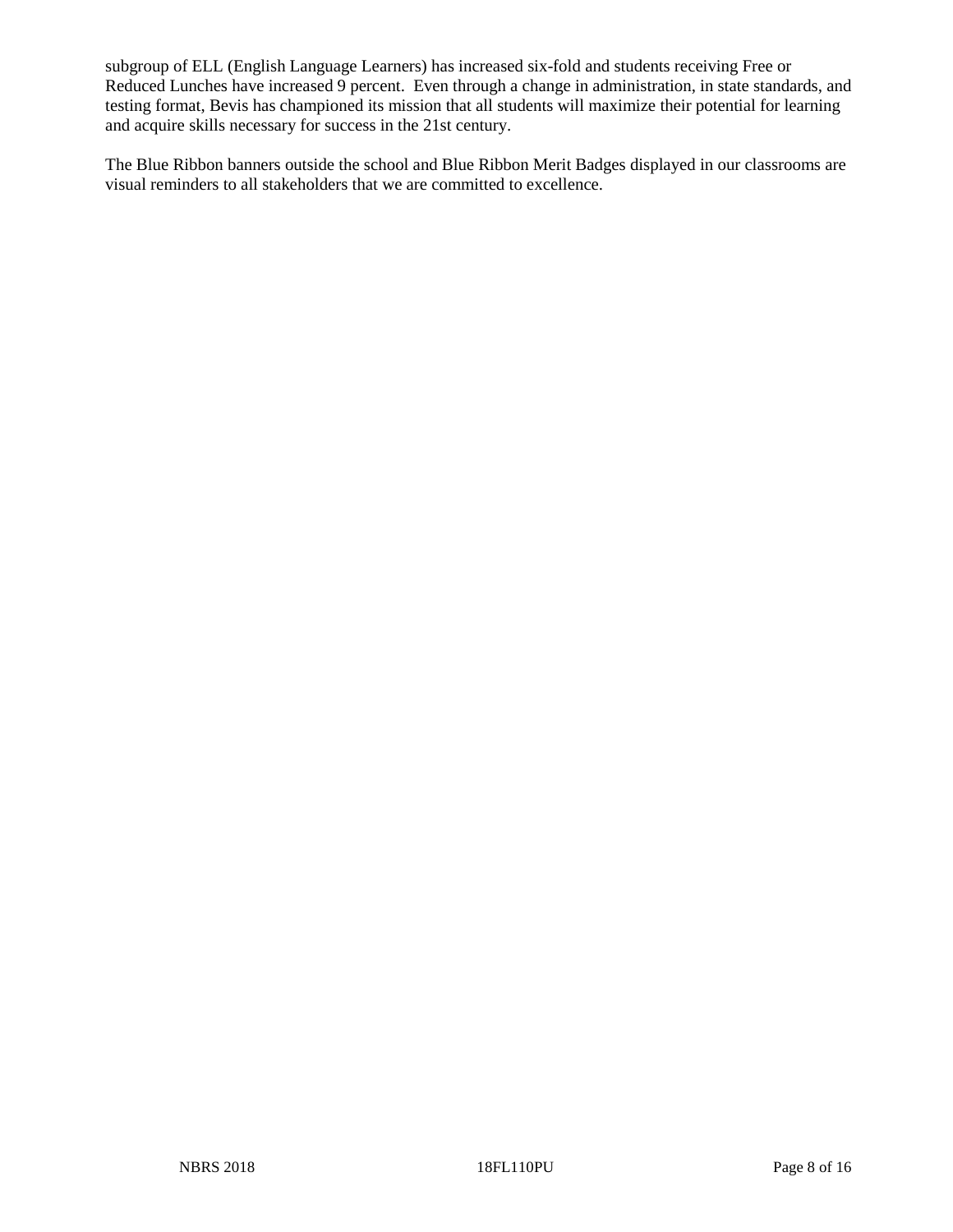# **1. Core Curriculum:**

Core curriculum at Bevis Elementary, follows standards from LAFS (Language Arts Florida Standards) and MAFS (Mathematics Florida Standards). These rigorous standards ensure that each student is challenged to reach their full potential. Learning targets, which are posted in every classroom, are objectives that encourage our students to take an active role in their own learning. These targets have three components which assist students in knowing what they are learning, how each lesson serves as a foundation for future content, and the all-important WHY. As a result, students are constantly aware of the purpose of their lesson and can integrate real world applications into their explanations. Teachers frequently utilize student discussions and reflections of learning targets to determine concept mastery.

Our ELA (English Language Arts) block is comprised of 90 minutes of uninterrupted daily instruction and discovery. We supplement that time with 45 minutes of writing daily. Differentiation and personalization within heterogeneous classrooms begins with small group instruction, guided reading, and personal book selection during independent reading time. Our teachers add intensity through extra vocabulary enrichments and Daily 5 for personalized instruction and goal setting. The reading curriculum focuses on five core areas: phonological awareness, phonics, vocabulary, fluency, and comprehension. Bevis Elementary also utilizes the Scholastic Reading Counts program; a motivational program which increases independent reading. The "Million Word Club," instituted by our fifth-grade teachers, inspires all readers to challenge themselves independently. Additional recognition is awarded to students who far surpass those goals. At year's end, we often have several students who have read over 12 million words!

Florida Standards (MAFS) are the framework for math instruction. The specific domains for each grade level are: Operations and Algebraic Thinking, Number and Operations, Measurement and Data, and Geometry. The domains are taught through the incorporation of the 8 Standards for Mathematical Practice (SMP), where students are actively engaged in their education and the process is as important as the product. These SMPs include but are not limited to Make Sense of Problems and Persevere in Solving Them, Reason Abstractly and Quantitatively, Construct Viable Arguments and Critique the Reasoning of Others, Use Appropriate Tools Strategically, and Attend to Precision. These higher order thinking experiences provide our students with the capability to meet and/or exceed district averages.

In Florida, science is not formally assessed at the state level until fifth grade. However, each grade level provides one hour of science instruction daily. Physical science, Life science and Earth/Space science are our main topics with each grade laying the foundation for years to come. Through investigative laboratory experiments and intensive learning with differentiated non-fiction resources, students master and exceed our benchmarks delineated by the Next Generation Sunshine State Standards (NGSSS). Our teachers collaborate frequently to maximize foundational knowledge for each component and to integrate the Nature of Science into each and every topic. Primary students discover the processes of science, scientific inquiry, as well as observational and inferencing skills. Intermediate students build and transition to a focus on the practices of science, characteristics of science knowledge and extending to laws, hypotheses, theories and models.

The Social Studies curriculum in Florida encompasses a cyclical approach to American History, Civics & Government, Economics, and Geography. Each grade level intensifies its learning on specific components within. For instance, fourth grade students will conduct a comprehensive unit on Florida counties including comparisons and contrasts of each. Earlier primary grades will have students engaged in historical inquiry and analysis, then blending into chronological thinking. One favorite of teachers and students alike is the second grade personal ancestry unit. Culture, heritage, customs (including culinary), and traditions are researched before students produce and present their final project. Financial literacy is the final component in our social studies curriculum as Bevis fifth grade students prepare for their field trip to JA Biztown. This student-sized town offers an engaging, hands-on program which introduces students to economic concepts, workplace skills, and personal and business finances. Financial literacy is also supported weekly through the presence of Suncoast Credit Union. Students K-5 are able to make deposits and track their savings to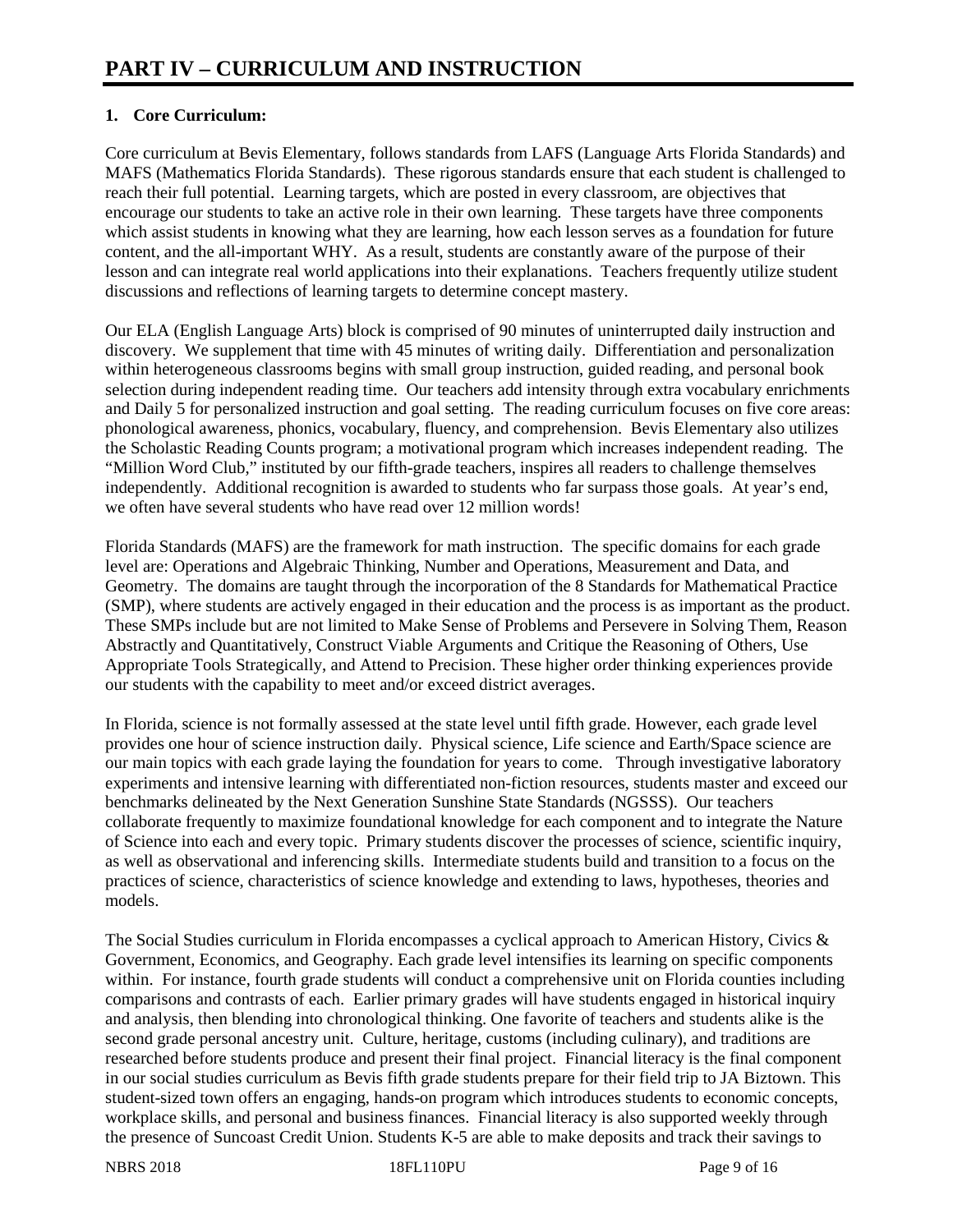instill a financial literate mindset from the earliest of ages. Through many of these enriching opportunities, our students are obtaining a well-rounded education, strengthening their knowledge base in a variety of social studies concepts.

## **2. Other Curriculum Areas:**

Our students receive education in their specials area daily, or more specifically; two physical education classes per week, two music instructions per week, one art lesson per week as well as research/reading time in the library and allotted classroom time in one of our computer labs. The instructors of each discipline are highly qualified, enthusiastic representatives of their field. They, like their core curriculum counterparts, strive to fulfill our mission that all students will maximize their potential for learning and acquire skills necessary for success in the 21st century.

Our Visual Arts program consistently produces award-winning projects each and every year. In addition to the mandated standards (skills, techniques, and processes), our art instructor embeds core curriculum concepts whenever applicable. From tessellations in math, to historical context of famous artisans, students realize the relationship between content areas and apply their learnings across curricula. Every student at Bevis Elementary receives art instruction and their grade levels hold an art exhibit once a year that coincides with their music program. In that respect, parents and community members are offered an opportunity attend to a showcase of many artistic talents.

Comparable to visual arts, performing arts instructors align their curriculum to support learning in the core content areas. In addition to reading music and learning extensive vocabulary by application, Bevis students spend years playing guitars, xylophones, drums, and recorders. Their abilities on these and other instruments are on display during their grade level performances. Instruction during music class offers students an application to practice their math skills (fractions and patterns) as well as deeper understanding of eras, social studies content, as they research composers and musical styles. Opportunities for students to extend their semi-weekly musical instruction are plentiful. Students in the intermediate grades try out for Orff Ensemble (percussions), Chorus, or Hand-bell Troupe. Students selected for these programs meet before and after school, perform during school functions and at local events. Specifically, our chorus is a crowd favorite at our district's Relay for Life - Cancer Research Fundraiser and our school's Veteran's Day program which brings in many military personnel from our vast community. A great source of pride for our Bevis Broncos is our annual musical which allows students to add theatre to their growing repertoire.

Our physical education department focuses their instruction on supplementing their core standards. Through interactive game-oriented experiences, students in every grade, work on movement and cognitive competency. Coaches integrate lifetime fitness goals as well as responsible behaviors and values into every lesson. Teamwork, cooperation, conflict resolution, and creativity are all aspects that blend seamlessly from physical education to all other classes and life experiences. Several of the service projects that our school participates in come directly through the physical education department. Students Jump Rope for Heart for the American Heart Association, run in a mini-Relay for Life for the American Cancer Society and document their daily physical activity during the Play 60 – Get Fit -Challenge which brings new equipment while emphasizing the need to maintain physical fitness throughout life. We have won the Play 60 Challenge twice district-wide and were ranked 6th nationally for average minutes of physical activity per student. Recently our school became a Tampa Bay Buccaneers (NFL) Academy School which provided our school with a large covered court. Field Day is another example of our school using physical activity to come together in the community. With over 100 parent volunteers, students navigate their way through events focusing on their stamina, collaboration techniques, and PE prowess.

The Media Center at Bevis Elementary is much more than a compilation of books. It is a research center and computer hub that quickly transforms into Dr. Seuss Land, a Battle of the Book Tournament, Fairy Tale Bowl, or voting booth for primary students - whatever is needed for student-centered learning. Classes rotate frequently, student groups enter for projects, and teachers meet to discuss professional resources. Twice per school year, Bevis joins with Scholastic to hold book fairs, averaging \$14,000 in annual sales, benefiting both our library and those of nearby schools. All of these events create a learning environment that emphasizes reading as a life-long skill.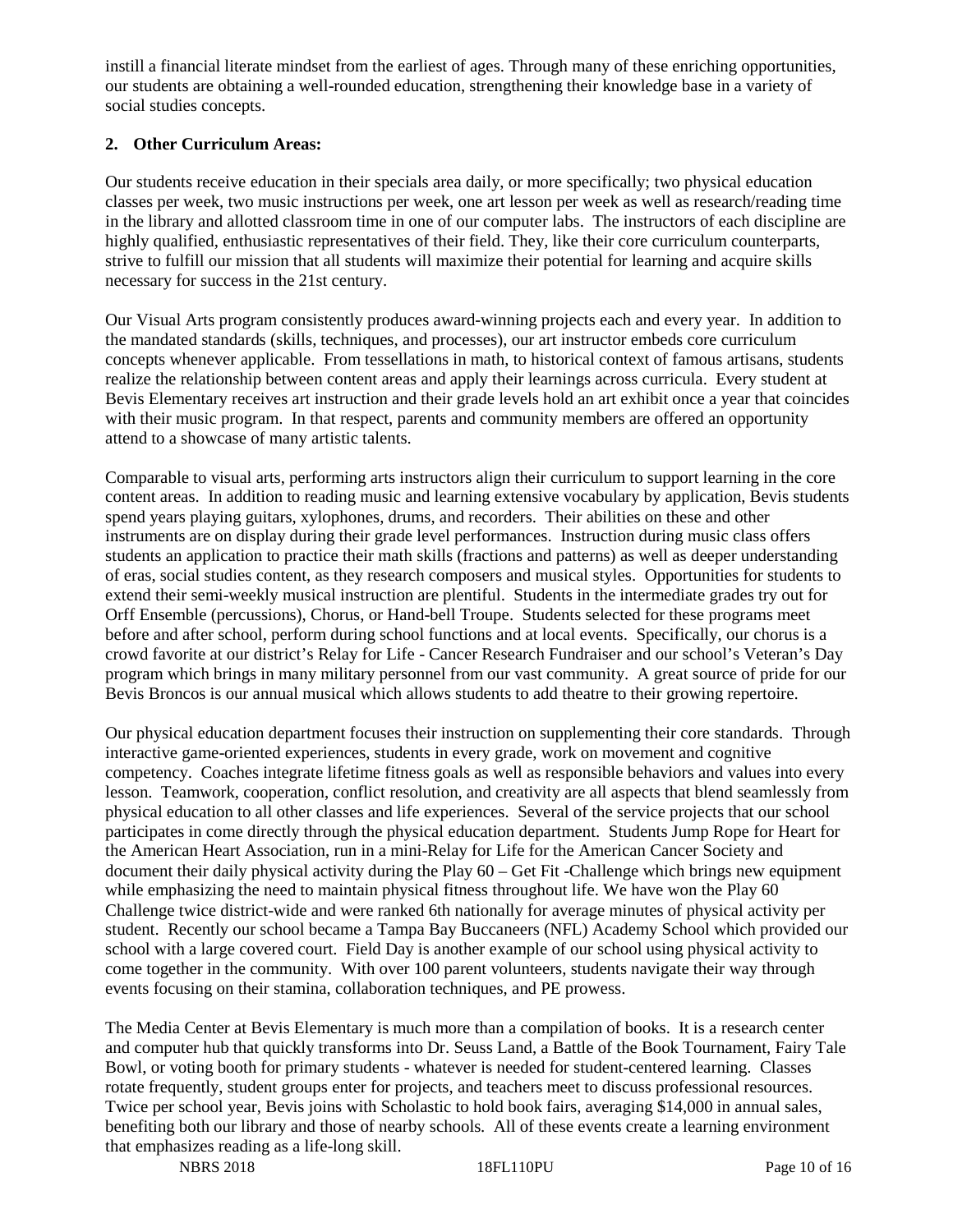Bevis faculty members subscribe to the mission and vision of the school by volunteering to sponsor clubs and other extracurricular activities. Academic clubs for both reteaching and enrichment are grade-level specific and are differentiated for those in attendance. Clubs such as Chess, Math League, Math Bowl, Computer Coding, and Tivitz (math strategy game) give all students the opportunity to engage in learning in a way that is non-traditional and can often be self-paced creating success for every participant. STEM and Science Olympics are avenues students can follow which are interested based and provides competitive events at local colleges and museum that often take participants out of the school setting.

#### **3. Instructional Methods, Interventions, and Assessments:**

Personalization is the primary focus for academic instruction at Bevis Elementary. Administration and educational staff work cooperatively with all stakeholders to maximize student learning opportunities. Continuous improvement is the driving force behind student individualized instruction. Methods utilized by teachers provide for a variety of learning styles, interests, modalities and exceptionalities.

Instructional grouping may consist of whole group, small heterogeneous or homogeneous groups, or one-onone depending upon the learning target and expectations. Small group instruction provides an opportunity for more targeted teaching and cooperation amongst peers. This is evident in guided reading groups, math learning teams and science laboratory stations. Writer's Workshop exemplifies the one-on-one individualized instruction and collaboration necessary for personal academic growth. Teachers and support personnel share best practices to create a portfolio of ideas which establish an exemplary learning environment for students at all levels.

As recipients of a technology grant, we are able to meet the changing needs of our students. Teachers received professional development on utilization of specific software programs and interactive websites to complement classroom instruction. Students find the novelty of Kahoot, Powtoons, Prezi and TigTag make learning engaging and memorable. Easy CBM is a district approved web-based progress monitoring tool for lower tiered students. Hillsborough District Schools has adopted the I-Ready program for data collection and guiding instruction. While at home, students can access the interactive components of our district-adopted math and science texts as well as several commercial reading and math web-based programs (MyOn, Dimension U). This provides teachers yet another data collection point to guide instruction. Two highstakes computer labs and four mobile classroom laptop carts (each with 20+ laptops) make modern technology accessible for all students.

Our grade level teams meet frequently during PLC (Professional Learning Communities) to analyze student data among educational peer groups. In addition, weekly MTSS (multi-tiered system of support) meetings monitor individual progress for students in the bottom quartile not meeting grade-level expectations, or in need of academic enrichment. Goals and plans are created to increase performance prior to the next scheduled meeting. Bevis teachers meet semi-monthly in curriculum vertical teams where each content area is represented by teachers from each grade, K-5. This ensures continuity of standards and an opportunity for data discussion across all grade levels. Comprehensive data collection and reflection generate an individualized approach to teaching and learning.

Students with an IEP (Individualized Educational Plan) are provided with a variety of interventions from the ESE team (Exceptional Student Education). They supplement regular education teachers with a full continuum of services to best meet our students' individual needs. Our team has earned several ESE Education awards including one from the Council of Exceptional Children for working with students with disabilities. Volunteer tutors donate their time to work one-on-one with students in the lower quartile or who teachers recommend for additional assistance. Grade level PLCs dissect assessment data and select a subset of students to attend an afterschool Extended Learning Program (ELP). These ELPs are offered several times throughout the year and in every grade level as needed by data analysis. High achieving students, qualifying for gifted services, are taught by certified personnel, receiving core curriculum and enrichment in reading, math, and science daily. Afterschool academic enrichment programs are offered to maximize learning potential for high performing students.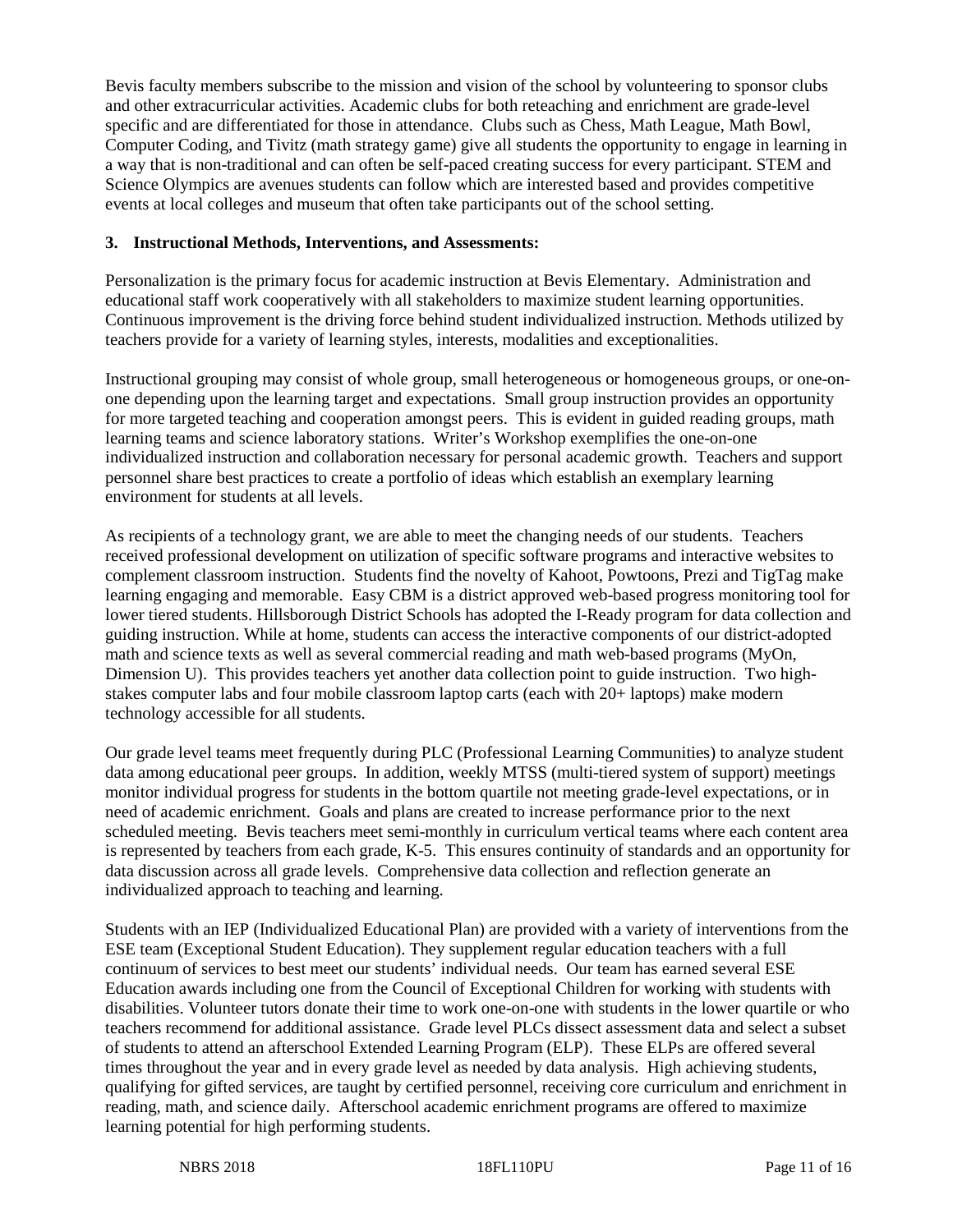The FSA (Florida Standards Assessment) is our end of year summative assessment for grades  $3 - 5$ . Mastery is considered a level 3 with high achievers earning a 5. Consistently, our students have exceeded state averages. In 2016-2017, 90% of our students earned a 3 or higher on the ELA (English Language Arts), 96% for mathematics, and 91% for science. Bevis celebrates learning gains among all students and subgroups. Of greatest pride are the achievements made by students in the bottom quartile: 81% made learning gains in ELA and 86% in math. These accomplishments prove our strategies of personalization and reflections on data analysis create a learning environment that benefits each and every student.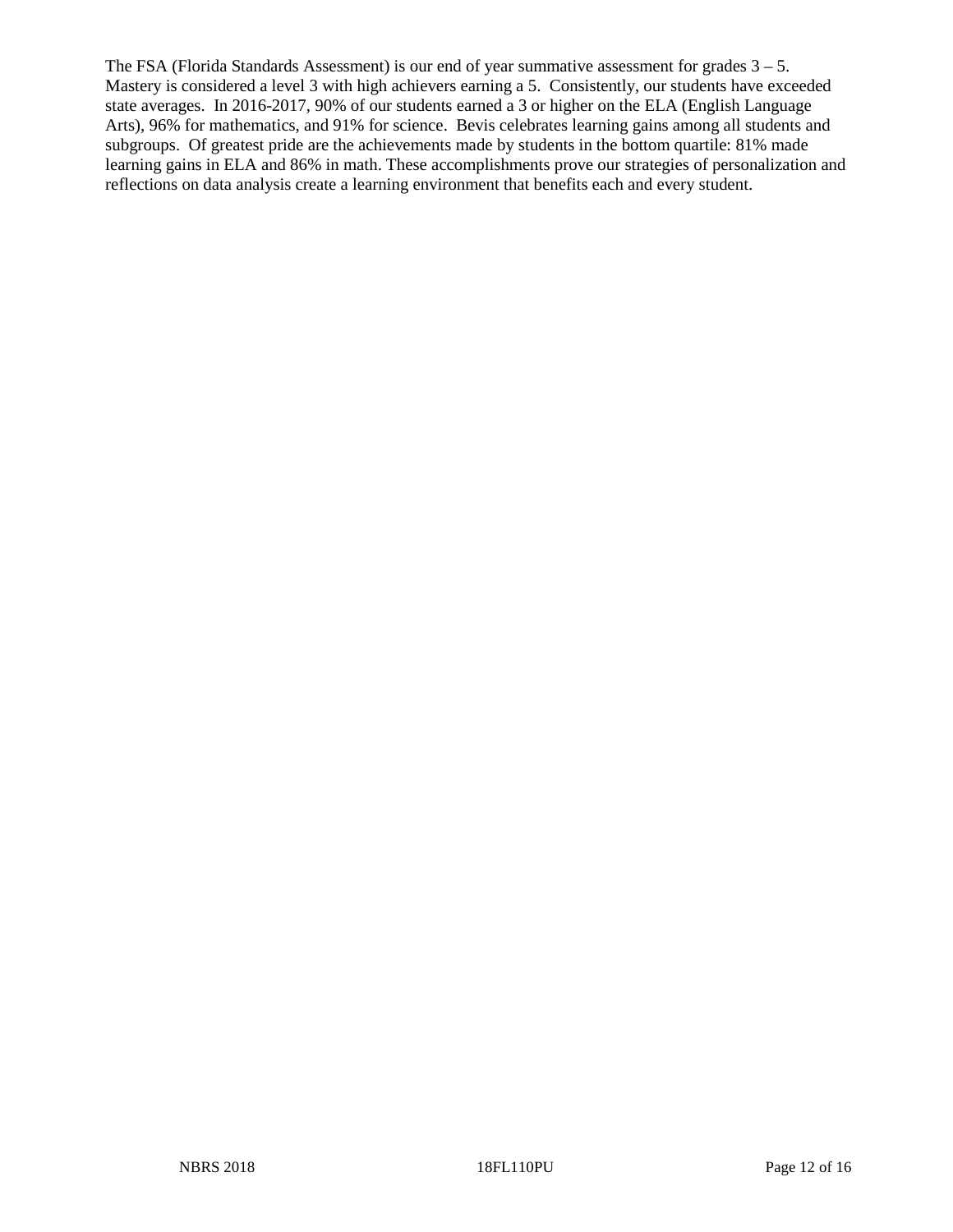# **1. School Climate/Culture:**

Positive rapport between students, faculty, administration and community members is evident throughout Bevis. Each student feels welcome, safe and respected due to the many established programs. Character development is as essential to academic growth in our school culture. The guidance department supports Bevis' commitment to the whole student by meeting regularly with parents, small student groups, and individual students as needed. Each classroom receives monthly lessons on positive character traits, good decision making, problem solving, and conflict resolution. Every student applies for a school leadership position at the conclusion of their 4th grade year. Safety Patrol, Peer Mediators, Media/PE/Homeroom Helpers are all opportunities for 5th graders to make a positive impact as role models for younger students.

Morning announcements include "Bucket Fillers" where students are recognized by teachers and peers for demonstrating acts of good character. Each homeroom class selects a "Bronco of the Month" who models a specific character trait. Students are rewarded with a horseshoe car magnet, gifts from local business partners, and their group picture is displayed in the media center. Recognition is also given to students who have participated, or succeeded, in school and local competitions though our weekly newsletter, "The Trailblazer." Our Twitter feed (@HCPSBevis) is another venue for students and families to share in our Bevis accomplishments. Students' academic growth as well as citizenship is rewarded in each classroom and during Bronco Award Assemblies. A Principal's Breakfast is held each academic reporting period to give families an opportunity to celebrate their child's academic successes.

TELL HCPS is the annual survey platform for teachers, parents, and students to provide valuable feedback within several categories. Bevis faculty responded with 100% strongly agreeing when queried if "teachers are recognized as educational experts." Similarly, 98% strongly agreed that teachers support one another and an equal percentage affirmed an atmosphere of trust and mutual respect in our school. Similarly, students are also afforded the opportunity to participate in a School Culture and Perception Survey (SCIP). Data from the SCIP illustrates the strong emphasis on culture, learning and character as 99% of students feel that their teachers care about them and 100% responded that their teachers want them to do their best. We take great pride in the fact that we have a 97% current aggregate favorable scorecard. Data points from these anonymous surveys are indicative of the positive climate and culture embodied at Bevis Elementary.

# **2. Engaging Families and Community:**

Bevis Elementary's high academic achievements, family-oriented culture, and previous National Blue Ribbon Award (2008) make it a highly sought after learning environment. With over 13,000 volunteer hours recorded annually, Bevis opens its doors regularly for parents, community members and business partners. Volunteer trainings for media helpers, tutors, homeroom parents, and "Lunch Bunch" are well attended and culminate with celebrations of appreciation at the end of each school year. Our awardwinning PTA plans a multitude of after-school events to engage families in building a strong schoolcommunity-family connection. These events serve many purposes from academic overviews and awareness (Family Information Night, CyberSafety) to family engagement evenings (Movie and Craft Nights, ESOL reading events). Service programs are blended into the school calendar as students donate to Toys for Tots at the holidays, canned food for local communities, and Coins for the Cure benefiting Relay for Life. Our solitary school fundraiser is the Bevis Rodeo where 100% of proceeds return to teachers and classrooms. Parents volunteer, business partners and local companies donate baskets of goods and/or services for silent auctions, and classes create mementos of their year. The Rodeo is a highly anticipated event where families spend quality time with Bevis faculty and the local community. The fact that it benefits Bevis draws future, current and former Broncos!

The School Advisory Committee (SAC) is comprised of teachers, support personnel, administration, parents, and business partners. As liaisons between the school and community, one of their tasks is to create the annual School Improvement Plan (SIP). Goals are modified annually to reflect changes observed through data analysis. This year's goal: Student achievement will increase and/or maintain high levels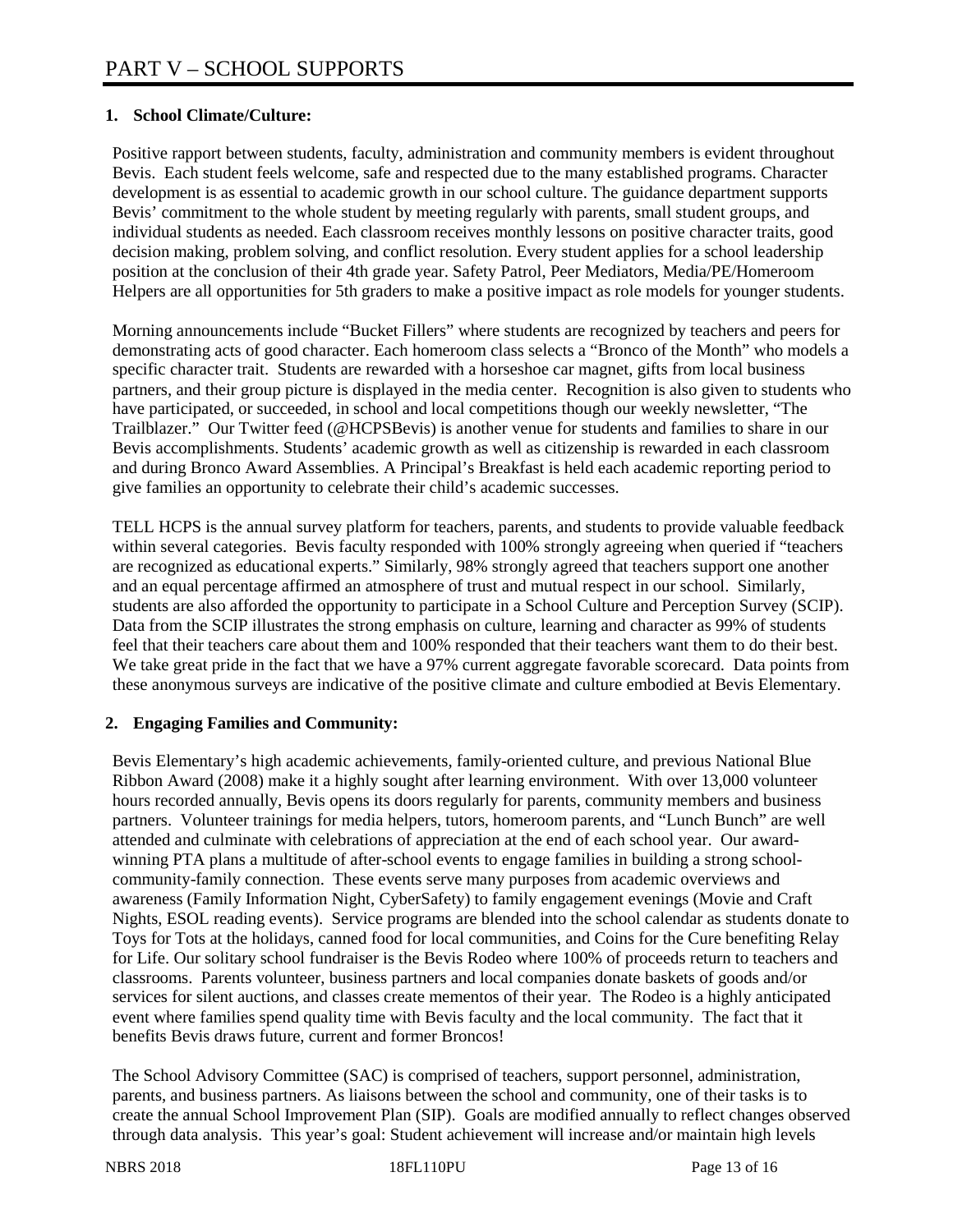through rigorous, engaging, and purposeful experiences intended to directly impact applications of critical thinking skills. Our SAC meets eight times during the school year and, similar to PTA, provides parents a voice in conversations important to the efficacy of our school.

Constant communication with parents helps build the home-school connection that benefits students immeasurably. Our English as a Second Language (ESOL) program holds PLC meetings to update parents on curriculum throughout the year. School wide information is accessed via the school, PTA website, or weekly newsletter. Parent link emails/texts alert families of time-sensitive information. Information pertinent to each class is written in each child's agenda daily and is a forum for parents to communicate back to teachers. Students and parents can both access a communication and grade portal called Edsby. This interactive site gives families instant updates regarding grades, assignments and upcoming events.

## **3. Professional Development:**

Professional Development trainings are selected yearly after data analysis from faculty TELL (Teaching, Empowering, Leading, & Learning) survey results, SCIP (School Culture and Perception Survey) and summative student assessment data. Our needs are evaluated then professional development goals are written to assist us in creating our School Improvement Plan (SIP) and in determining future trainings and inservice opportunities. Many faculty members are district trainers affording us the opportunity to hold inhouse workshops geared toward our specific school goals. Faculty trainings held for the staff promote collegial conversations within learning environments outside of the training setting, creating cohesion among grade levels and curriculum vertical teams. Teachers who attend district and state inservice trainings off-campus disseminate information and best practices through grade level PLC's (Professional Learning Community) and committee meetings. Additionally, we currently have over 10 Nationally Board Certified teachers who mentor new and veteran teachers.

Bevis was granted a pilot program awarding us two TTDs (Teacher Talent Developers) whose objectives include analyzing student data and aligning professional development to meet SIP goals. Even though we are leaders state-wide in science assessments (over 90% mastery), a need was discovered to revisit foundation content and strengthen investigative skills. Tapping into our own knowledge base, faculty science leaders met with all science teachers to implement new strategies. Participants modeled lessons and generated feedback to support one another on our quest for effective science instruction. Teacher leaders have also provided trainings on topics such as Differentiation, Higher Order Thinking Questions, and Thinking Maps. Annual book studies, chosen by administration after an intensive selection process and supplied by PTA, are greatly aligned to our students' academic and social needs. The Growth Mindset Coach (Annie Brock) and Strength Finder 2.0 (Tom Rath) have recently impacted our students in both confidence and awareness of their own academic abilities.

Administration and our guidance department model continuous improvement as they frequently attend professional development as well. Due to our growing military population (15%), administration and guidance annually attends conferences sponsored by The Military Child Education Coalition. Growing, Learning, and Understanding (GLU) provides us resources for working with and responding to needs from our military families as they transfer from school to school. SAM conferences (School Administration Manager) equip our principal and assistant principal with tools for effective time management and strategies to increase faculty motivation. The academic and social success of our students is directly correlated to our faculty and administration's commitment to purposeful professional development.

# **4. School Leadership:**

"The strength of the team is each individual member. The strength of each member is the team." – Phil Jackson

Leadership at Bevis is multi-faceted. Principal, Assistant Principal, Guidance, SAC (School Advisory Committee), CST (Child Study Team), and ILT (Instructional Leadership Team) are all integral components to our successful collaboration. The guiding factor to our principal's philosophy, a vision shared by the entire staff, is that building relationships and utilizing each individual's strengths creates a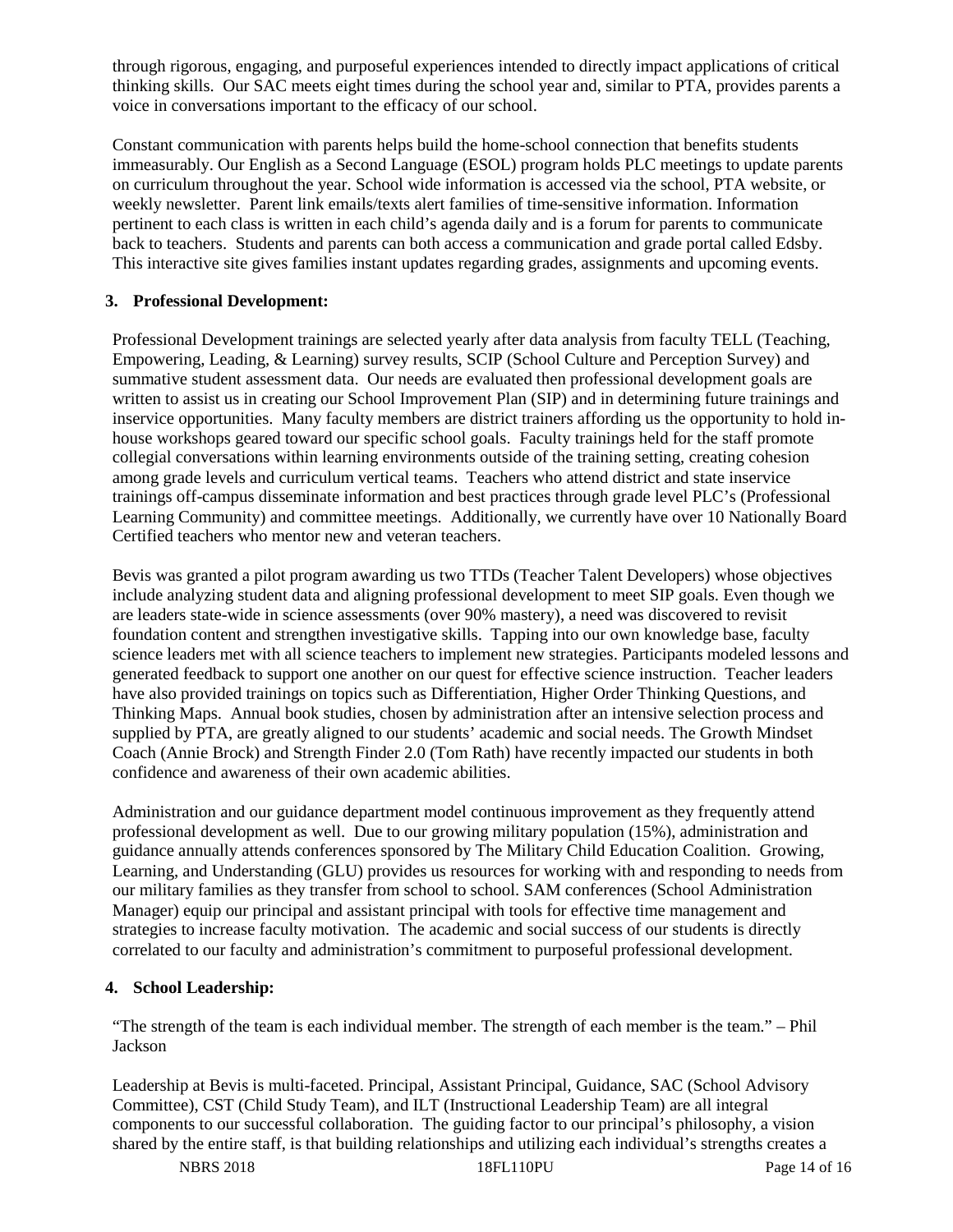dynamic learning environment. By incorporating each team member's area of expertise, administration creates committees where abilities complement one another producing efficient and forward-thinking educational practices. Our principal extends her daily role to include fostering relationships among professionals in different roles, welcoming diverse ideas. As a result of this, we are innovators in our field.

Decisions are made by our school leaders based upon extensive data analysis leading to effective strategic thinking. Clear communication between administration and faculty regarding the school's philosophy creates a culture where teacher leaders thrive. These beliefs help teachers become leaders both in the classroom and in the profession. Teacher turnover rate at Bevis is minimal with the exception of those who have accepted administrative positions of their own within our district. Teachers responded 100% in agreement that they are given leadership positions throughout the school. Our principal strategically places us in appropriate roles, develops our leadership skills, trusts us with decision making and thus fosters our confidence to succeed and therefore our students as well.

Exemplary leadership at Bevis is also provided by the ILT (Instructional Leadership Team), SAC (School Advisory Committee) and CST (Child Study Team). ILT is comprised of grade level team leaders, guidance, administration and the school advisory chairperson. The function of this leadership team includes aligning decisions with the school's mission and vision. Specifically, the ILT monitors student data and district survey results. The CST, with homeroom teacher input, meets weekly, evaluating assessment data for students in need of intensive support. Their suggestions and decisions drive accommodations and additional steps required for personalization of instruction. Teachers, administrators, support personnel, parents, business partners and community members (SAC) meet frequently throughout the year to disseminate school-wide initiatives, programs and data. One of the SAC chair's responsibilities is to be the liaison between school and the community. All of these leadership positions illustrate our administration's vision to develop a faculty of leaders while nurturing a results-focused school culture.